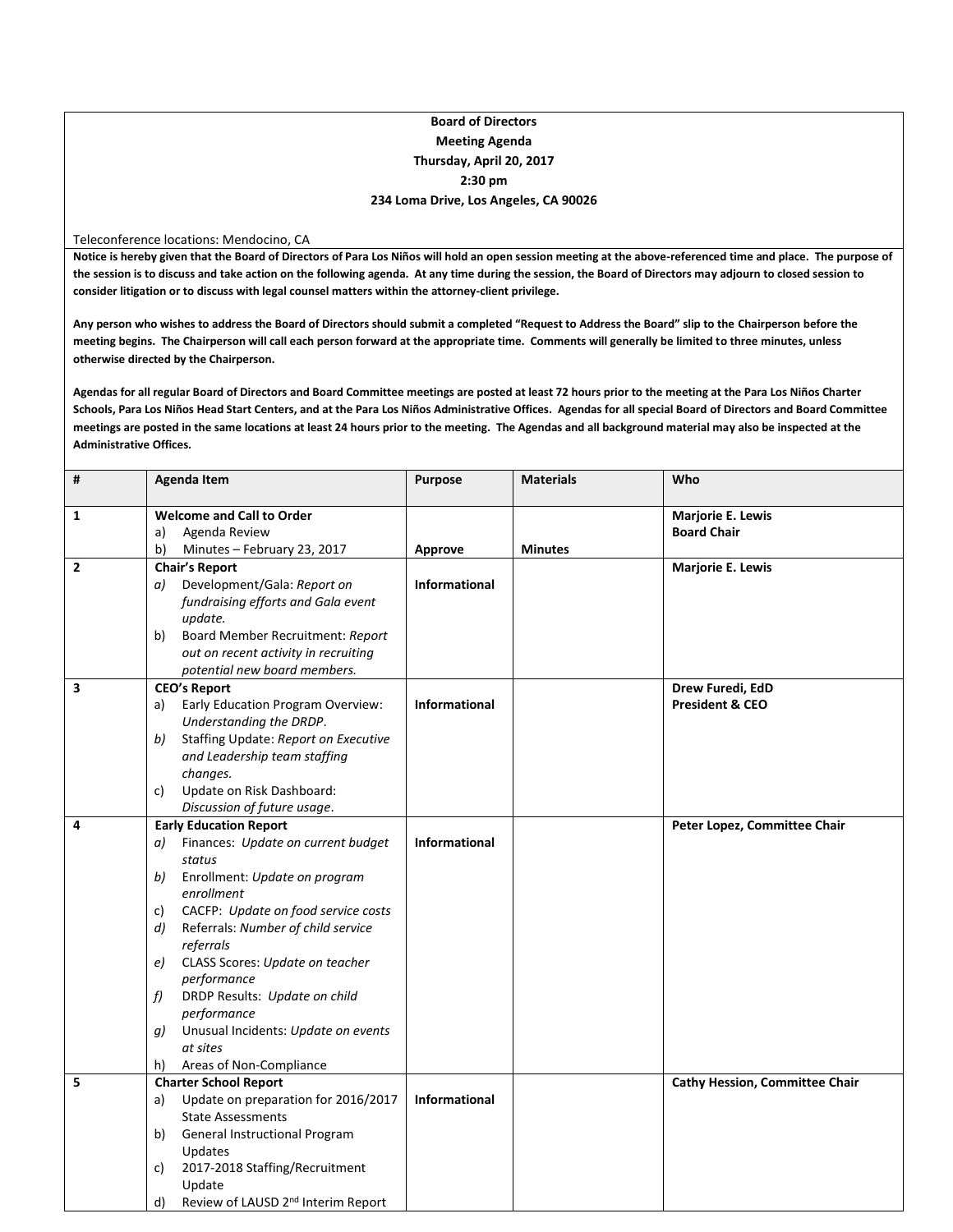| 6  | <b>Finance Committee Report</b>                                                                                                                                                                                                                                                             | Informational     | - February 2017   | Glenn Sonnenberg, Committee Chair |  |  |  |  |
|----|---------------------------------------------------------------------------------------------------------------------------------------------------------------------------------------------------------------------------------------------------------------------------------------------|-------------------|-------------------|-----------------------------------|--|--|--|--|
|    | Financials - Feb. 2017: Review of<br>a)                                                                                                                                                                                                                                                     |                   | <b>Financials</b> |                                   |  |  |  |  |
|    | February 2017 Report.                                                                                                                                                                                                                                                                       |                   |                   |                                   |  |  |  |  |
| 7  | <b>Action Items - Consent</b><br>Updated Board Resolution for City of                                                                                                                                                                                                                       | Approve           | <b>Resolution</b> | <b>Marjorie E. Lewis</b>          |  |  |  |  |
|    | a)<br>Los Angeles - to obtain approval on                                                                                                                                                                                                                                                   |                   |                   |                                   |  |  |  |  |
|    | signature authorization to show                                                                                                                                                                                                                                                             |                   |                   |                                   |  |  |  |  |
|    | authenticity to City of LA.                                                                                                                                                                                                                                                                 |                   |                   |                                   |  |  |  |  |
| 8  | Closed Session -                                                                                                                                                                                                                                                                            |                   |                   | <b>Full Board</b>                 |  |  |  |  |
|    |                                                                                                                                                                                                                                                                                             |                   |                   |                                   |  |  |  |  |
|    | Confidential Student Discipline Matter                                                                                                                                                                                                                                                      | <b>Discussion</b> |                   |                                   |  |  |  |  |
|    | Case No.: 2017004                                                                                                                                                                                                                                                                           |                   |                   |                                   |  |  |  |  |
| 9  | Report out on any action taken in closed                                                                                                                                                                                                                                                    |                   |                   | <b>Marjorie E. Lewis</b>          |  |  |  |  |
|    | session                                                                                                                                                                                                                                                                                     |                   |                   |                                   |  |  |  |  |
|    |                                                                                                                                                                                                                                                                                             |                   |                   |                                   |  |  |  |  |
|    | Board of Director Comments / Reports                                                                                                                                                                                                                                                        |                   |                   |                                   |  |  |  |  |
|    |                                                                                                                                                                                                                                                                                             |                   |                   |                                   |  |  |  |  |
|    | Directors' comments concern the charter schools, which may be of interest to the Board. This is placed on the Agenda to enable individual                                                                                                                                                   |                   |                   |                                   |  |  |  |  |
|    | Directors to convey information to the Board and to the public. There is to be no discussion or action taken by the Board unless the item is                                                                                                                                                |                   |                   |                                   |  |  |  |  |
|    | noticed as part of the Agenda.                                                                                                                                                                                                                                                              |                   |                   |                                   |  |  |  |  |
|    | Non-Agenda Public Comment                                                                                                                                                                                                                                                                   |                   |                   |                                   |  |  |  |  |
|    |                                                                                                                                                                                                                                                                                             |                   |                   |                                   |  |  |  |  |
|    | Any person who wishes to address the Board regarding a matter within the Board's jurisdiction that is not related to an item on this Agenda                                                                                                                                                 |                   |                   |                                   |  |  |  |  |
|    | should submit a completed "Request to Address the Board" slip to the Chairman before the meeting begins. Comments will generally be limited<br>to three minutes, unless otherwise directed by the Chairman. No action will be taken on any comments unless the Board of Directors makes the |                   |                   |                                   |  |  |  |  |
|    | determination that an emergency exists or that there is a need to take action subsequent to posting of the Agenda. (Government Code §                                                                                                                                                       |                   |                   |                                   |  |  |  |  |
|    | 54954.3)                                                                                                                                                                                                                                                                                    |                   |                   |                                   |  |  |  |  |
|    |                                                                                                                                                                                                                                                                                             |                   |                   |                                   |  |  |  |  |
| 10 | Adjourn                                                                                                                                                                                                                                                                                     |                   |                   |                                   |  |  |  |  |
|    | <b>Upcoming Meetings:</b>                                                                                                                                                                                                                                                                   |                   |                   |                                   |  |  |  |  |
|    |                                                                                                                                                                                                                                                                                             |                   |                   |                                   |  |  |  |  |
|    | April 27, 2017 - Audit Committee Meeting                                                                                                                                                                                                                                                    |                   |                   |                                   |  |  |  |  |
|    |                                                                                                                                                                                                                                                                                             |                   |                   |                                   |  |  |  |  |
|    |                                                                                                                                                                                                                                                                                             |                   |                   |                                   |  |  |  |  |
|    |                                                                                                                                                                                                                                                                                             |                   |                   |                                   |  |  |  |  |
|    | Para Los Niños does not discriminate on the basis of disability in the admission or access to, or treatment or employment in, its programs or                                                                                                                                               |                   |                   |                                   |  |  |  |  |
|    | activities. Anna Webb has been designated to receive requests for disability-related modifications or accommodations in order to enable                                                                                                                                                     |                   |                   |                                   |  |  |  |  |
|    | individuals with disabilities to participate in open and public meetings at Para Los Niños. Please notify Anna Webb at (213) 250-4800, ext 512                                                                                                                                              |                   |                   |                                   |  |  |  |  |
|    | at least 72 hours in advance of any disability accommodations being needed in order to participate in the meeting.                                                                                                                                                                          |                   |                   |                                   |  |  |  |  |
|    | <b>Certification of Posting</b>                                                                                                                                                                                                                                                             |                   |                   |                                   |  |  |  |  |
|    | I, Anna Webb, Clerk of the Board of Directors of Para Los Niños, hereby certify that this agenda was posted on April 17, at 3:00                                                                                                                                                            |                   |                   |                                   |  |  |  |  |
|    | PM at:                                                                                                                                                                                                                                                                                      |                   |                   |                                   |  |  |  |  |
|    |                                                                                                                                                                                                                                                                                             |                   |                   |                                   |  |  |  |  |
|    | Para Los Niños-Gratts Primary Center, 474 S. Hartford Avenue, Los Angeles, CA 90017                                                                                                                                                                                                         |                   |                   |                                   |  |  |  |  |
|    | Para Los Niños Charter Elementary School, 1617 E. 7 <sup>th</sup> Street, Los Angeles, CA 90021                                                                                                                                                                                             |                   |                   |                                   |  |  |  |  |
|    | Para Los Niños Charter Middle School, 835 S. Stanford Avenue, Los Angeles, CA 90021                                                                                                                                                                                                         |                   |                   |                                   |  |  |  |  |
|    | Para Los Niños Head Start, 1145 Cypress Avenue, Los Angeles, CA 90065                                                                                                                                                                                                                       |                   |                   |                                   |  |  |  |  |
|    |                                                                                                                                                                                                                                                                                             |                   |                   |                                   |  |  |  |  |
|    | Para Los Niños Head Start, 4118 Chevy Chase Drive Avenue, Los Angeles, CA 90039<br>Para Los Niños Head Start, 2828 West Magnolia Blvd, Burbank, CA 91505<br>٠                                                                                                                               |                   |                   |                                   |  |  |  |  |
|    | Para Los Niños Head Start, 5000 Hollywood Blvd, Los Angeles, CA 90027<br>$\bullet$                                                                                                                                                                                                          |                   |                   |                                   |  |  |  |  |
|    |                                                                                                                                                                                                                                                                                             |                   |                   |                                   |  |  |  |  |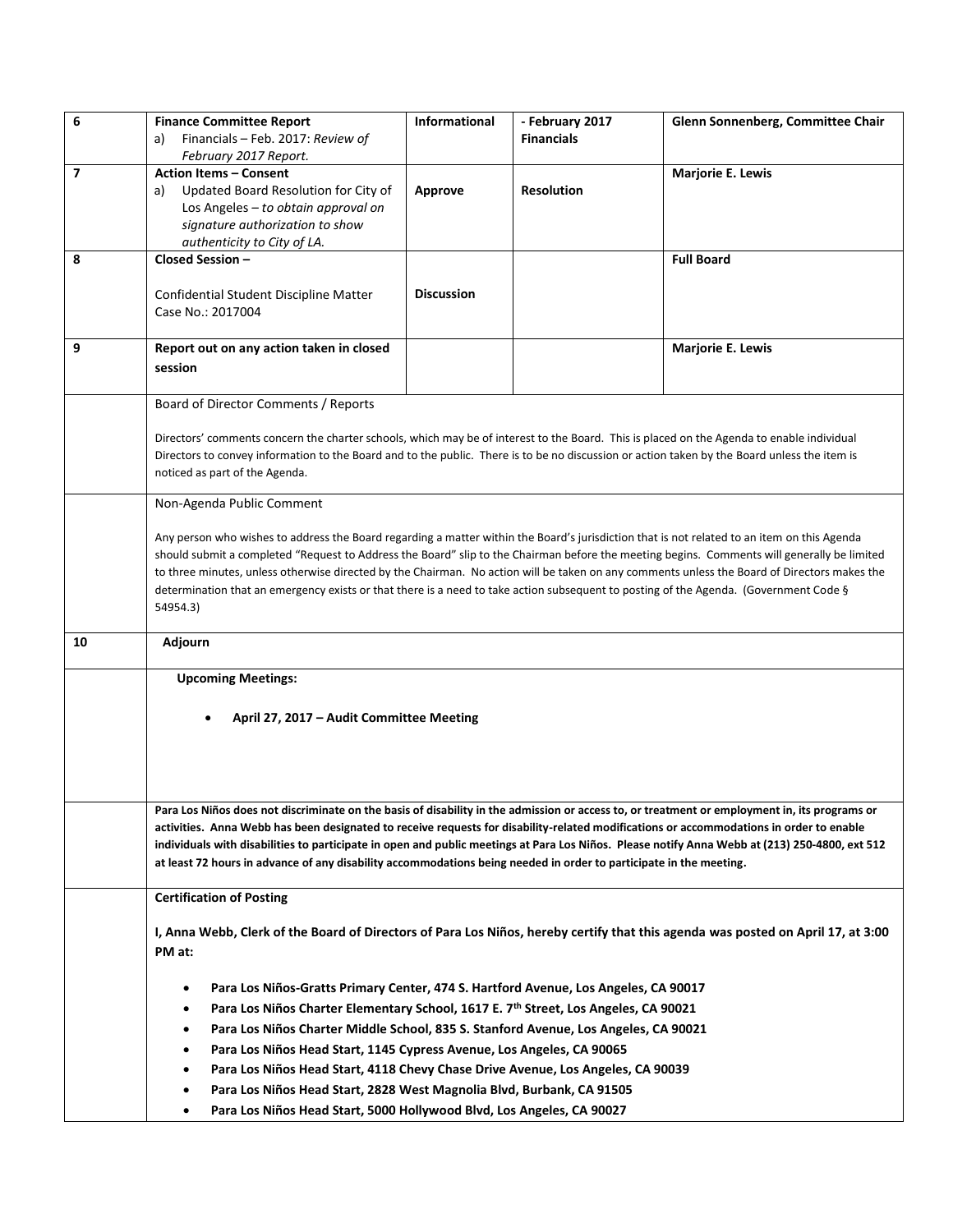# **Para Los Niños**

Minutes, Board of Directors Meeting February 23, 2017

# **Board Members**

| Marjorie E. Lewis, Chair  |   | Mark Pan             |   |
|---------------------------|---|----------------------|---|
| Cathy Hession, Vice Chair |   | Peter Lopez          | x |
| Ronnie Roy, Secretary     |   | Tom Masenga          |   |
| Cindy Winebaum            |   | Pedro Marti          |   |
| Glenn Sonnenberg          |   | <b>Walter Parkes</b> |   |
| Andrei Muresianu          | х |                      |   |

# **PLN Staff**

| Drew Furedi, President & CEO          | X                         | Angela Capone, VP of Early    | X |
|---------------------------------------|---------------------------|-------------------------------|---|
|                                       |                           | Education                     |   |
| Josh Ciszek, COO                      | X                         | Deanette Brewer, VP of Human  | x |
|                                       |                           | Resources                     |   |
| Camille Gonzalez, CFO                 | X                         | Stephen McCray, Director of   | X |
|                                       |                           | <b>Instructional Support</b>  |   |
| Andy Herod, VP of Student &           | X                         | Anna Webb, Exec. Asst. to the | X |
| <b>Community Services</b>             |                           | CEO & Board Liaison           |   |
| Patrick Sinclair, VP of Development & | $\boldsymbol{\mathsf{x}}$ | Jorge Orozco, YWS Program     |   |
| Communications                        |                           | Director                      |   |

- 1. Welcome and Call to Order- Meeting was called to order by Marjorie Lewis on at 3:23 pm.
	- a) Agenda reviewed and approved
	- b) Minutes from Jan. 26, 2017 reviewed and approved. Marjorie Lewis requested a motion to approve the minutes. Cathy Hession moved to approve, the motion was seconded by Ronnie Roy and unanimously approved. There were no dissenting votes or abstentions.
- 2. Chair's Report
	- a) Real Estate Workgroup: Status report of the workgroup focused on PLN long-term real estate position discussed.
	- b) Development Update: Update on fundraising efforts to date discussed.
	- c) PLN's Gala update: 2017 Gala Planning and Board member participation discussed.
	- d) Nomination of Jim Gilio and Kramer for PLN Board TABLED
	- e) Board Recruitment Planning: Overall board recruitment plans and strategies discussed.
- 3. CEO's Report
	- a) PLN's Youth Workforce Service Presentation: Program Overview and Discussion. 3 students came to share their stories of struggles and success.
	- b) Organizational Updates: General Overview of recent activity discussed.
	- c) For 700's Discussion and completion of required annual disclosure forms discussed.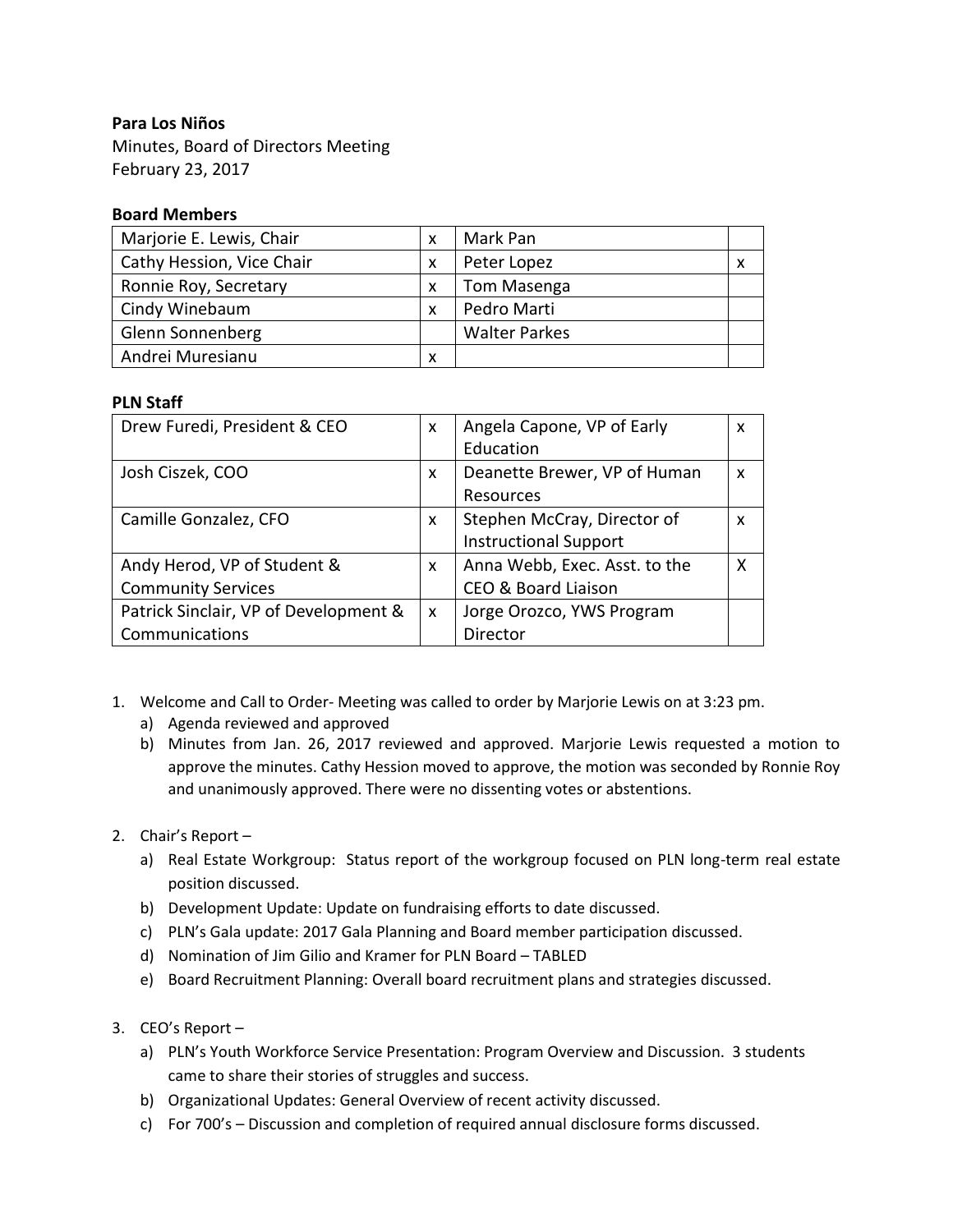- 4. COO's Report
	- a) Risk Dashboard: Update on organization performance on compliance-related operational metrics reviewed and discussed.
- 5. Early Education Report
	- a) Re-application: Review of 2017/18 Head Start Budget and Program Narrative. Discussed and reviewed for Board Approval. Peter Lopez moved to approve, the motion was seconded by Cathy Hession and unanimously approved. There were no dissenting votes or abstentions.
	- b) Self-Assessment Findings. Discussed and reviewed for approval. Peter Lopez moved to approve, the motion was seconded by Cathy Hession and unanimously approved. There were no dissenting votes or abstentions.
	- c) LACOE Monitoring: Report on 12/16 monitoring reviewed and discussed.
	- d) Finances: Update on current budget status, reviewed and discussed.
	- e) Enrollment: Update on program enrollment discussed.
	- f) CACFP: Update on food service costs discussed.
	- g) Referrals: Number of child service referrals discussed.
	- h) CLASS Scores: Update on teacher performance discussed.
	- i) DRDP Results: Updated on child performance discussed.
	- j) Unusual Incidents: Updates on events at sites discussed.
- 6. Charter School Report
	- a) LAUSD Oversight Visit Summary: 2016/2017 Oversite visits and reports reviewed and discussed.
	- b) Review of data dashboard with current academic progress and operational information discussed.
	- c) General School Updates: Overview of recent activity discussed.
	- d) Request for Proposal Vended Meals: Discussed and reviewed for approval. Peter Lopez moved to approve, the motion was seconded by Cathy Hession and unanimously approved. There were no dissenting votes or abstentions.
- 7. Finance Committee Report
	- a) 990 Reviewed and filed.
	- b) 1<sup>st</sup> Interim Reports reviewed and discussed.
	- c) Financials Dec. 2016: Reviewed and discussed.
- 8. Action Items Consent

*All Action/Consent Items discussed and reviewed for Board Approval. Marjorie Lewis requested a motion to approve items. Cathy Hession moved to approve, the motion was seconded by Ronnie Roy and unanimously approved. There were no dissenting votes or abstentions.*

- a) Signatories Contractual Authorities: Provides CFO with the authority to sign fiscal documents for our State Preschool Program
- b) Early Ed TNTA Plan: Outlines Head Start training and technical assistance plans for the 2017- 2018 program year.
- c) Early Ed School Readiness: Provides description of how PLN will ensure progress relative to the LACOE School Readiness Goals
- d) CA Dept. of Ed. Authorized Signatories
- e) Charter School Wellness Policy: Annual approval of PLN Wellness Policy
- f) 2017/18 Instructional Calendar: Approval of Charter School calendars for 17/18 academic year
- g) SARC Report (School Accountability Report Card): Approval of State Mandated Public Information about PLN schools